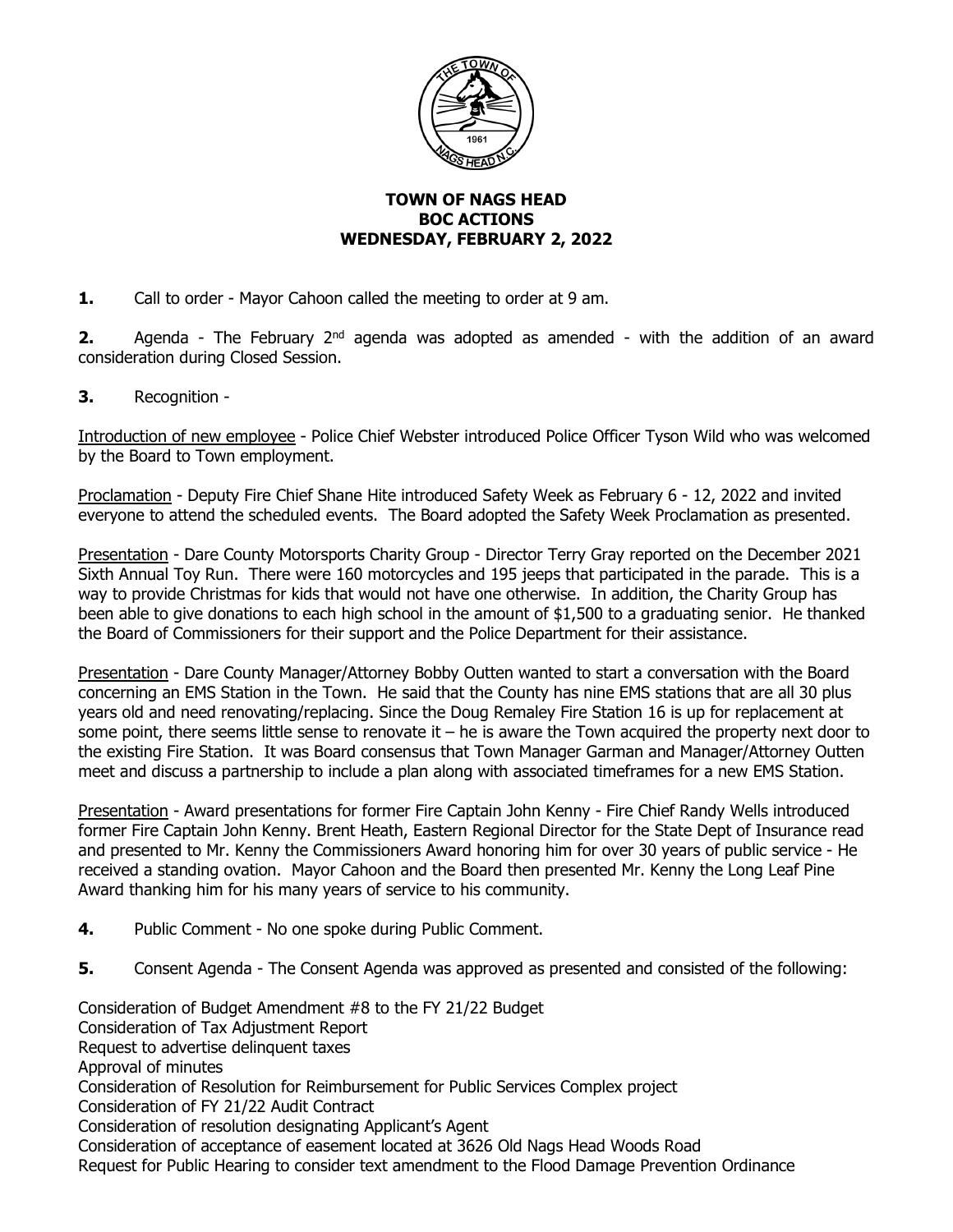**6.** Public Hearing - to consider Residential Stormwater Ordinance - The Board adopted the Residential Stormwater Ordinance (with reference to the Low Impact Development Manual incorporated) as presented.

**7.** Planning Director - Planning Director Wyatt summarized her monthly report which was well received.

**8.** Blue Moon Five Site Plan for new two-story restaurant - Mayor Cahoon was excused from the discussion as his firm, Cahoon & Kasten, is involved in the project. The Board approved the site plan, as amended as shown today [which includes the change to the Commercial Transitional Protective Yard in the rear of the site.].

**9.** Preliminary discussion to review conceptual designs for the Whalebone Park project - Board members spoke in favor of the project and made the following comments:

- Number 1 item needed is a Restroom
- The "Spray N Play" item would set this park apart
- A Shade Element is needed and should be located fairly close to the small children's activities
- The Static Items on the Poles used by smaller children to keep them occupied are broken
- Need Swings for all ages of all children
- No need for Basketball courts, etc bigger kids have other areas
- No need for a Dog Park concern about conflict due to smallness of the site
- Consider Multiple Purpose structures such as multi-functional steps woven into existing areas

10. Town Hall Rain Garden Project - Dare County Soil and Water Community Conservation Assistance -Board members spoke favorably of the proposed Town Hall Rain Garden and it was Board consensus to agree to the longer-lasting copper gutters; Funds were confirmed by Finance Director Amy Miller.

**11.** Committee Reports - Consideration of appointment to Rural Transportation Coordination Committee (RTCC) - The Board appointed Public Services Director Eric Claussen to represent the Town on the RTCC.

- Comr. Sanders - He reported that the Estuarine Shoreline Management Plan Advisory Committee is expected to meet the end of February 2022.

Comr. Renée Cahoon - She reported on last week's Gov-Ed Channel meeting and stated that the Board will be considering the budget at the March meeting.

- Mayor Pro Tem Siers - Jockey's Ridge/Soundside Road Committee - Letter just received from the State is to be forwarded to all committee members.

Mayor Pro Tem Siers - Dare County Tourism Board - First meeting took place last week and he is excited to participate on this Board.

- Mayor Cahoon - Offshore Wind Task Force - Created by the Governor re: offshore wind regulations - Mayor Cahoon is a member and will be attending the first meeting tomorrow in Wilmington.

**12.** Gov-ED Channel (Current TV) LPDI Grant - the Board approved the request to apply for the \$5,000 LPDI grant for replacement of the three ceiling-mounted cameras and camera controller in the Board Room.

13. Town Manager - Project Updates

Sanitation - Public Services Director Claussen's presentation detailing Sanitation Service Accomplishments / Issues / Upcoming Season was well received by the Board. Enhanced rollout/rollback of